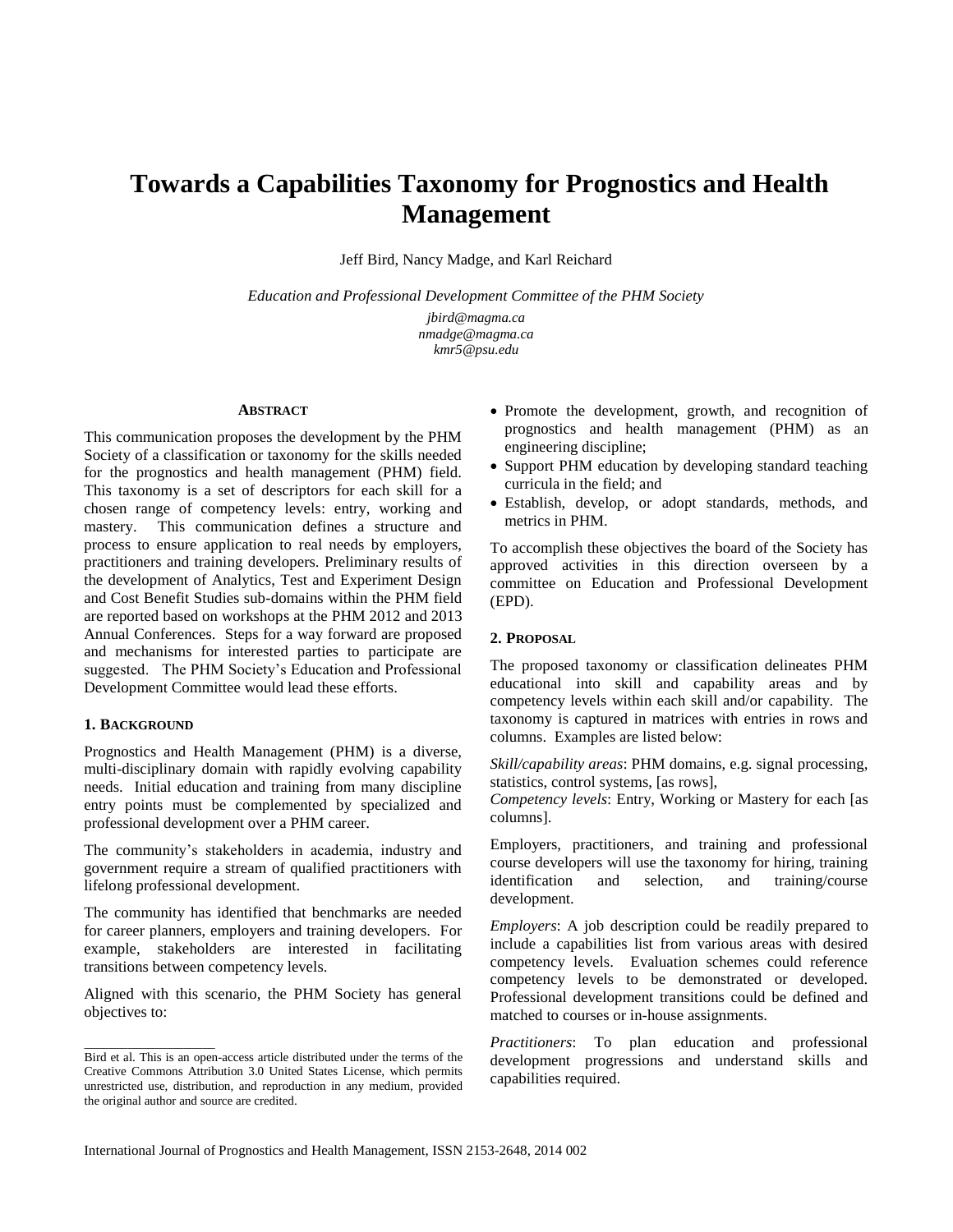*Training and professional course developers*: To identify niche course product areas. Specifically, descriptors would be commonly understood for likely pre-requisites available and new competencies to be acquired.

## **3. COMPETENCY DEFINITIONS**

Competency definitions are required for this use of such a taxonomy. Pedagogical references provide a basis for this selection of a working set (Carnegie Mellon University, 2013) based on fundamentals developed by Bloom (1956).

The progression of complexity is typical within the hierarchies used for taxonomies. The National Research Council Canada (NRC) has developed a soft skill hierarchy (NRC, 2013). As an example, the creative thinking skill is defined to respond to challenges with innovative solutions, products or services by questioning conventional means, using intuition, experimentation and fresh perspectives. Five levels of competency with descriptors are provided for this skill:

Level 1: Understands how to solve problems

- Uses common sense and knowledge to identify underlying issues and to solve problems.
- Uses appropriate problem-solving techniques.

Level 2: Identifies existing solutions

- Reviews existing options, concepts and approaches, and identifies one(s) that will work in the situation at hand.
- Stands back from a problem and observes patterns and interrelationships in data to see where problems or discrepancies arise.
- Recognizes and assesses several likely causes or ways of interpreting available information.
- Recognizes when a new approach is needed to solve a problem.
- Solves complex problems through application of existing theories or explanations.

Level 3: Modifies existing solutions

- Questions traditional solutions and uses unconventional methods to find solutions.
- Thinks about problems from a new perspective.
- Solves problems by applying ideas from other disciplines or fields of research.

Level 4: Creates new solutions/concepts

- Thinks several steps ahead in deciding on best course of action (anticipates likely outcomes).
- Creates, assesses and applies new concepts, theories, approaches and/or solutions.
- Solves complex or inter-related problems through developing new theories, explanations or applications.

Level 5: Impacts a field of science/technology

• Develops new theories and applications with revolutionizing or wide-ranging impacts.

As an alternative to this soft skill hierarchy, a technical skill can also be categorized by breadth of application (Reichard, 2012), in a three level approach:

- 1. Engineering and technical contribution at the subsystem level is required.
- 2. The conversion of concepts to subsystems and systems, major system design and/or technical leader in multiple projects.
- 3. A developer of engineering concepts, major system design, and/or technical leader in multiple programs. A principal contributor in systems design, systems engineering, concept development, and project reports.

For the PHM taxonomy considered here, we have decided to use three levels that incorporate important aspects of these two above approaches:

- 1. Entry Level: Understands, selects, interprets and applies basic concepts and known methods. May work at the sub-system level.
- 2. Working Level: Analyses and solves complex problems by combining or extending existing methods. Likely integrates and validates at the system level.
- 3. Mastery Level: Evaluates, innovates, synthesizes and validates new methods through unique, often multidisciplinary insights.

Application of skills may include analysis, design, build/implement and test for equipment, hardware and software.

## **4. PHM SKILLS AND CAPABILITIES**

Compiling a list of possible skills for PHM practitioners is challenging because the field is multi-disciplinary. A generic IVHM taxonomy has been proposed by Jennions (2011). He identifies key high-level IVHM *system*  components: service offerings, business, systems design, architecture, analytics, technologies, applications and support.

This work aims to extend existing taxonomies to meet the multiple stakeholder needs (Section 2) with a comprehensive list of *skills*. Firstly, we propose to subdivide skills and capabilities as follows:

- 1. Domain: major category of a technical skill or competency
- 2. Sub-domain: constituent sub category that could be associated with a stream of graduate courses
- 3. Specialty: subject that could constitute a specific course

While it is acknowledged that there are overlaps between the domains, a working list of key PHM domains and subdomains (with some sample specialties) is proposed: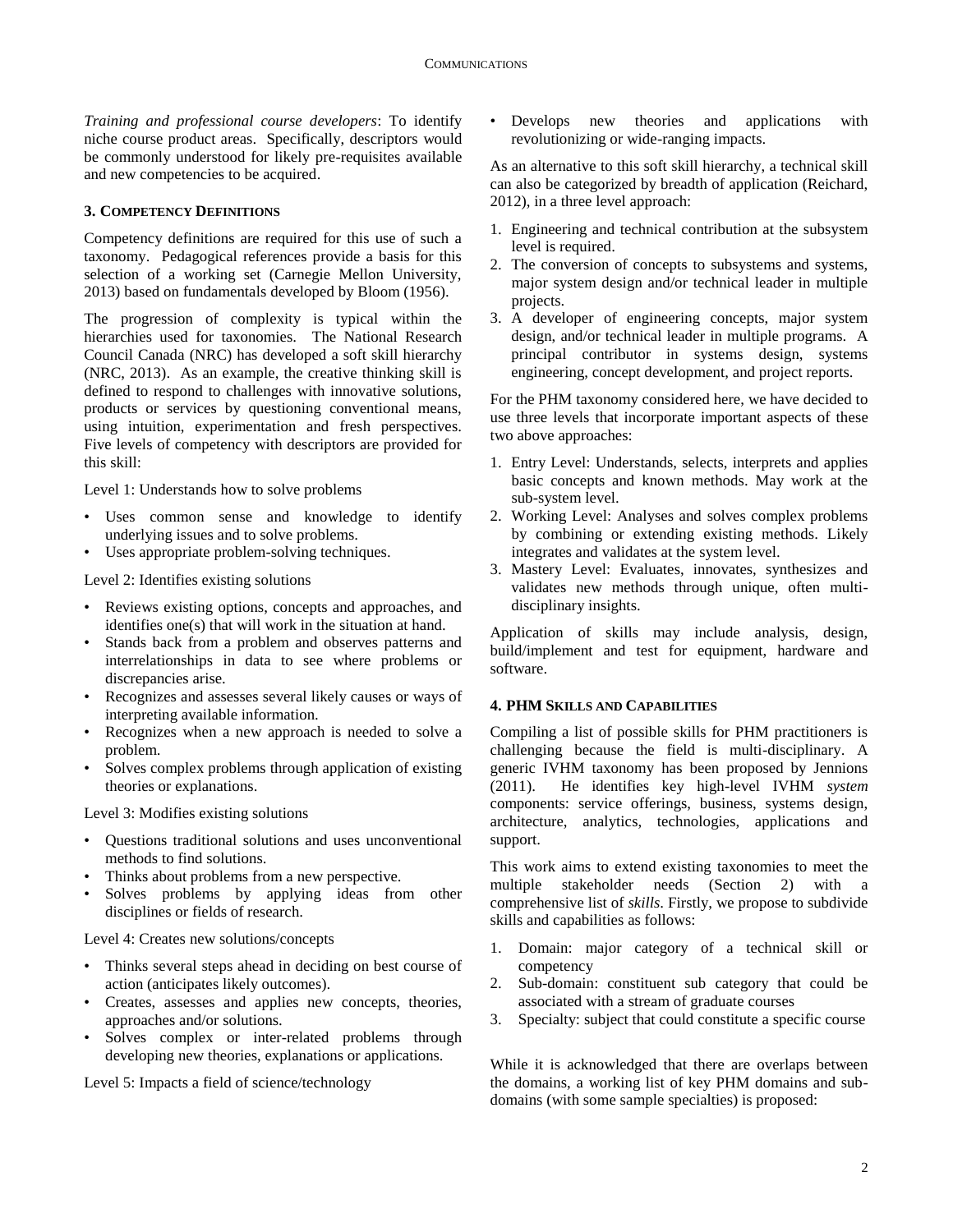- 1. System physical modeling
	- a. Fluid mechanics- aerodynamics, hydraulics/hydrodynamics
	- b. Electrical/Electronics
	- c. Mechanical
	- d. Structural
	- e. Thermodynamics
	- f. Data driven- bond graphs
	- g. Hybrid approaches
- 2. Data Modeling
	- a. Parametric
	- b. Non-parametric
	- c. Hybrid
- 3. Analytics
	- a. Data pre-processing
	- b. Feature extraction
	- c. Feature selection
	- d. Classification- methods, metrics
	- e. Regression- methods, metrics
	- f. Optimization- methods, metrics
	- g. Model Fusion
	- h. Anomaly Detection
	- i. Fault Isolation- observability, coverage
	- j. Prognostics- specialized methods, metrics (e.g. latency)
	- k. Data Fusion by data types
	- l. Special Issues with time series data
	- m. Special Issues with nominal data types
	- n. Reasoners- meta-classifiers, Bayesian, fuzzy logic

Note: Diagnostics is considered to comprise e to i and n

- 4. Test and Experimental (Design and conduct)
	- a. Data acquisition- steady state, targeted, transient, dynamic
	- b. Inspection/evaluation- NDI/E
	- c. Uncertainty analysis
	- d. Sensor
	- e. Data reduction
	- f. Data transmission
	- g. Fault implantation
- 5. Software Systems
	- a. Architecture- standards
	- b. Real time system
	- c. User interfaces
	- d. Software system integration (up to enterprise integration)
	- e. Data compression
- 6. Hardware Systems
	- a. Off board- standards
	- b. On board- standards
	- c. Sensors- design, specification, integration
- 7. Life Cycle Analysis
	- a. Root cause analysis
	- b. Fault Tree Analysis
	- c. Functional Hazard Analysis
- d. Fault accommodation
- e. Trade studies
- f. Reliability
- g. Availability
- h. Maintainability
- i. FMECA- FM, E, C
- j. Logistics
- 8. Verification and Validation
	- a. Methods
	- b. Maturation
- 9. Human Factors
	- a. Needs analysis- standards
	- b. Usability standards
- 10. Systems Engineering
	- a. Usage Monitoring
	- b. Health Management- State Awareness, Diagnostics, Prognostics, Decision Support, e.g. Contingency –based Management
	- c. Autonomous systems
- 11. Cost Benefit Analysis
	- a. Needs analysis
	- b. Risk Analysis
	- c. Metrics, uncertainty/confidence and evaluation
	- d. Business case
	- e. Support Service/Performance Based Logistics approaches
- 12. Certification
	- a. Standards
	- b. Safety Status Analysis
	- c. Risk management
	- d. Post certification management
- 13. Standards

# **5. SAMPLE CAPABILITIES-COMPETENCY MAPPING**

Here we take a practitioner skills/capability viewpoint as opposed to the IVHM system components view. This approach follows a general model: application of existing tools at the entry level, adaptation at the working level and customization or new methods at the mastery level.

A sample taxonomy entry is provided in Table 1 for the Analytics domain and Diagnostics sub-domain, with three competency level descriptors. Additional rows of descriptors could be added to Table 1 to accommodate the complexity of the analysis, and hands-on or other appropriate skills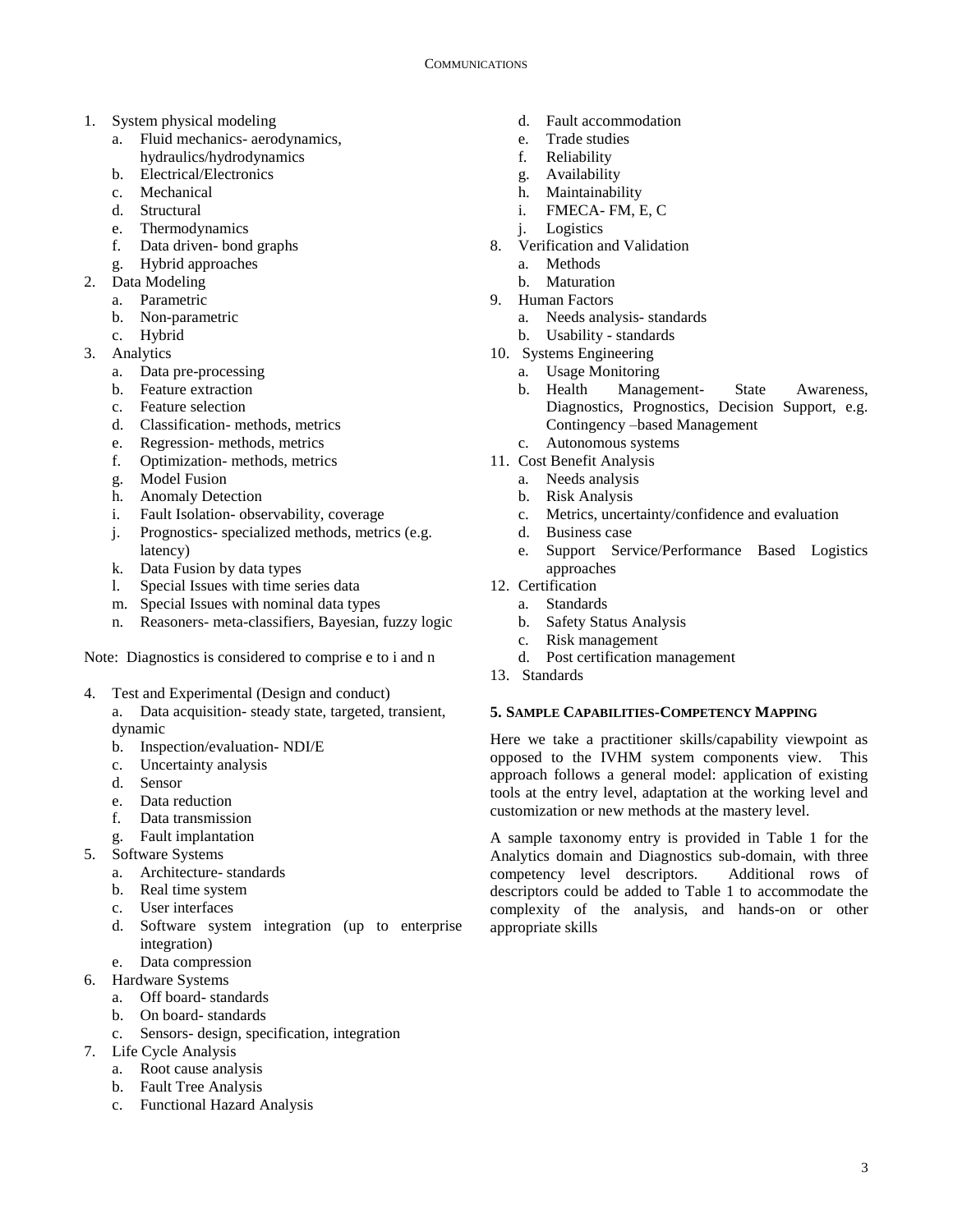| <b>Specialty</b> | <b>Entry</b><br>Level<br>descriptors                                    | Working<br><b>Level</b><br>descriptors                                                  | <b>Mastery</b><br><b>Level</b><br>descriptors                                                |
|------------------|-------------------------------------------------------------------------|-----------------------------------------------------------------------------------------|----------------------------------------------------------------------------------------------|
| Methods          | Apply<br>existing<br>single<br>and<br>multi-<br>disciplinary<br>methods | Assess<br>shortcomings<br>in existing<br>methods-<br>adapt/hybridize<br>methods to suit | Develop new<br>methods<br>from novel<br>physics<br><sub>or</sub><br>mathematical<br>insights |
| <b>Metrics</b>   | Apply<br>appropriate<br>existing<br>metrics                             | Adapt<br>metrics<br>complex<br>to to<br>system<br>evaluation                            | Devise<br>and<br>approve<br>system level<br>metrics                                          |

Table 1. Sample Taxonomy Entry

#### **6. DEVELOPMENT OF TAXONOMY**

The PHM Society Education and Professional Development Committee sponsored a workshop at the PHM 2012 Annual Conference to develop the concept described above. Three significant domains were selected, each had a broad based group examine the sub-domain list and also to draft competency descriptors. While these resulting products for Analytics, Test and Experiment Design and Cost Benefit Analysis are neither complete nor final, it was felt that the developing a 'straw man' version would be helpful to the Society to assess the feasibility of producing a complete taxonomy. Details follow for these workshop products.

## **6.1. Domain 1- Analytics**

The working group at the PHM 2012 conference agreed to accept the sub-domains in section 4 above. However, they considered the prognostics sub-domain separate and were not able to address it in the time available. They proposed working versions of the competency descriptions for most of the sub-domains in that list and added some specific specialties within some sub-domains. For a number of the specialties/analysis tools they chose the same generic descriptors. Annex 1 provides the results. In general, they proposed application of existing tools at the entry level, adaptation at the working level and customization or new methods at the mastery level.

# **6.2. Domain 2- Test and Experiment Design**

The working group at the conference added additional subdomains: integration, fault injection/insertion, data validation, data reduction and data management. They chose not to add specialties in the limited time available.

The descriptors addressed a number of diverse skills and capabilities across the hardware/software/sensor scope of this domain. Details are provided in Annex 2.

## **6.3. Domain 3- Cost Benefit Analysis**

The group who discussed the Cost Benefit Analysis domain proposed adding sub-domains for asset management, maintenance and the effect of prognostics management, and business versus customer perspective. It was also suggested that metrics, uncertainty/confidence and evaluation might be considered as specialties within the risk analysis subdomain. Details are provided in Annex 3.

## **7. CONCLUSIONS AND WAY FORWARD**

The need for a broadly applicable PHM taxonomy has received a preliminary validation through a limited workshop process at the PHM 2012 Annual Conference. The three classes of users were confirmed. The general form and a working set of definitions have been developed and reviewed. Draft taxonomies for three PHM domains have been proposed for further development through either workshops or specialists. The appropriate number and level of detail for the specialties is yet to be determined.

The PHM Society Education and Professional Development (EPD) Committee is coordinating actions to:

- 1. Prepare and circulate a Working Model of a PHM Capabilities Taxonomy- this communication document.
- 2. Conduct Conference Workshops covering evolving issues and the taxonomy approach- planned for PHM 2013.
- 3. Develop the inputs for this taxonomy from subject matter experts.
- 4. Compile sources for entry-level skills.
- 5. Compile courses available for transitions across competency levels from existing materials and programs in various organizations.
- 6. Identify gaps in current post-secondary and graduate continuing education materials and opportunities.

Linkages with the SAE HM-1 committee will ensure that this work is complementary to other efforts. In the longer term, the PHM Society expects to work with appropriate organizations to develop needed materials and opportunities. To that end, the PHM Society is establishing a comprehensive set of technical co-sponsorships with major organizations.

Interested parties are invited and encouraged to contribute by contacting one of the authors or participating in the online forum at www.phmsociety.org/forum/577.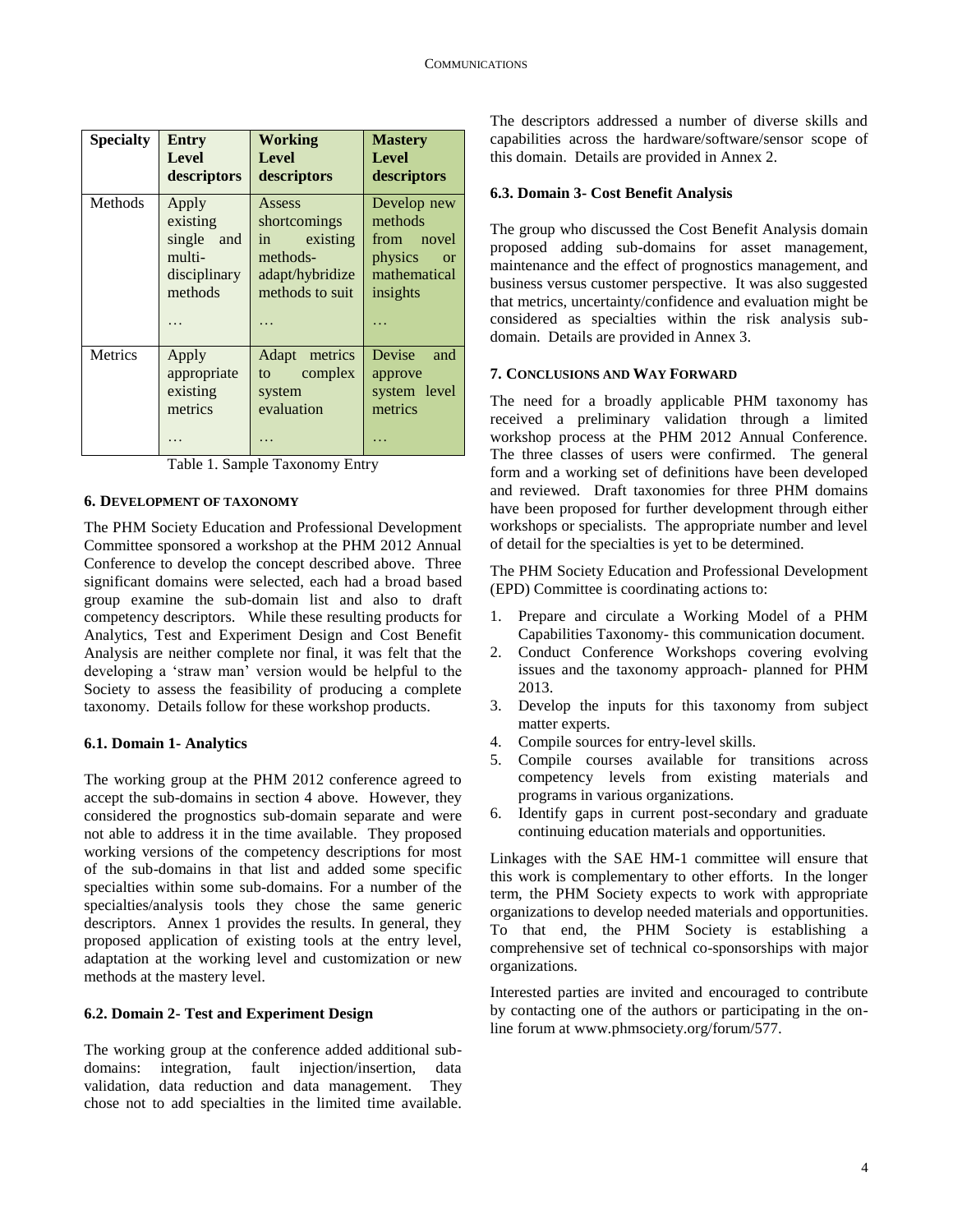# **ACKNOWLEDGEMENT**

The EPD Committee acknowledges the contributions of PHM conference attendees who have participated in panels and workshops from 2009-2012. Particular guidance and support is acknowledged from Dr. Kai Goebel, Dr. Neil Eklund, Prof. Ian Jennions, and Prof. George Vachtsevanos.

# **REFERENCES**

- Carnegie Mellon University. *Whys and Hows of Assessment*. Accessed Oct 26, 2013 at www.cmu.edu/teaching/assessment/howto/assessprogra m/masterymodel.html
- Bloom, B. (1956). *Taxonomy of Educational Objectives, Handbook I: The Cognitive Domain*. New York: David McKay, 1956. Also see a summary, accessed Oct 26, 2013 at

http://oaks.nvg.org/taxonomy-bloom.html

National Research Council Canada, Soft Skill Competencies Accessed archive Oct 26, 2013 at http://archive.nrc-cnrc.gc.ca/eng/careers/behavioural-

competencies/research-creative-thinking.html

Reichard, K. (2012). Personal communication.

Jennions I.K. (2011). *Integrated Vehicle Health Management: Perspectives on an Emerging Field*, SAE International Product Code R-405

# **BIOGRAPHIES**



**Jeff Bird** is currently a consultant with TECnos Consulting Services, Ottawa, Canada. His present avocations include advancing the art, science and business of prognostics and health management in diverse fields. Specifically, he leads PHM Society board initiatives in Education and Professional Development as well as Standards.

He recently completed one career spanning 30 years as a Research Officer at the Gas Turbine Laboratory of the National Research Council Canada. His published research there included gas turbine dynamics and performance, health monitoring and management, adverse environments, and uncertainty. Previously he worked as an Operational Research officer in the Department of National Defence where he enjoyed contributing to airlift and search and rescue planning. He studied at the University of Toronto (Engineering Science- Aerospace) and at Carleton University (Mechanical, Aerospace and Systems)



**Nancy Madge** is a partner at TECnos Consulting Services. She specializes in curriculum development for adult learning and training in industrial and professional settings. Over some 28 years, she has developed user needs definitions, course designs and materials for participants and

instructors across diverse applications such as telephony, calculus, tax law, computer systems and process operation. Her Bachelor's qualifications are in Music Education at the University of Western Ontario complemented by Master's work in curriculum design at Brock University. She completed integrated arts and education coursework towards a doctorate at the University of Toronto's Ontario Institute for Studies in Education**.**



**Dr. Karl Reichard** is a Research Associate at the Applied Research Laboratory at The Pennsylvania State University and Deputy Department Head of the Advanced Sensors and Controls Department in the Multisensor Processing Division. He has more than 15 years of experience in the development of advanced sensors, measurement systems, and

signal processing algorithms. An Assistant Professor of Acoustics at Penn State and Head of the Condition-Based Maintenance Department at the University's Applied Research Laboratory, Dr. Reichard leads advanced research and development efforts in embedded systems, electrooptics, intelligent acoustic and vibration sensors, and signal processing and classification algorithms for active noise and vibration control, manufacturing machinery monitoring, and surveillance systems. Prior to joining Penn State ARL in 1991, he was employed by the U.S. Army Aberdeen Proving Grounds and Virginia Polytechnic Institute and State University, his alma mater. Dr. Reichard has published more than 25 papers in refereed journals, conference publications, and technical reports. Dr. Reichard serves as Associate Editor of the International Journal on Prognostics and Health Management.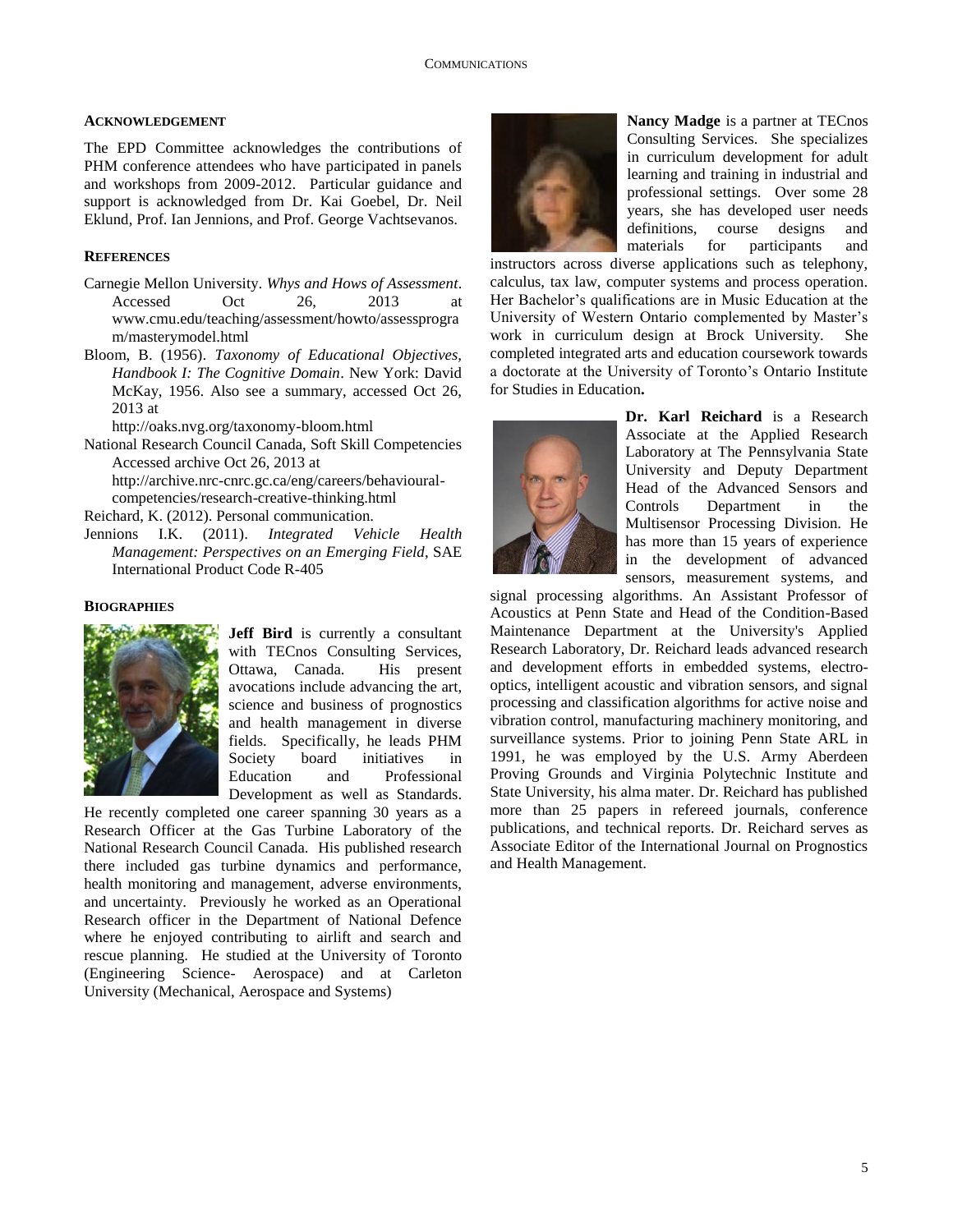**Annex 1: Draft Taxonomy for Analytics Domain**

| Sub-domain                 | <b>Specialty</b>                                   | Level<br><b>Entry</b><br>descriptors                                                 | <b>Working</b><br><b>Level</b><br>descriptors                                                                                   | <b>Mastery</b><br><b>Level</b><br>descriptors                                                                                                                                                      |
|----------------------------|----------------------------------------------------|--------------------------------------------------------------------------------------|---------------------------------------------------------------------------------------------------------------------------------|----------------------------------------------------------------------------------------------------------------------------------------------------------------------------------------------------|
| Diagnostics                | Methods                                            | Apply existing single<br>and multi-disciplinary<br>methods<br>Other                  | Assess shortcomings in<br>existing<br>methods-<br>adapt/hybridize<br>methods to suit<br>Other                                   | Develop new methods<br>from novel physics or<br>mathematical insights                                                                                                                              |
|                            | Metrics                                            | Apply<br>appropriate<br>existing metrics                                             | Adapt<br>metrics<br>to<br>complex<br>system<br>evaluation                                                                       | Devise and bring into<br>acceptance<br>system<br>level metrics                                                                                                                                     |
| Pre-<br>Data<br>Processing | De-noising<br>Outlier<br>Detection                 | Ability to implement<br>and apply algorithms.<br>Ability to understand<br>algorithms | Ability to decide which<br>algorithms<br>to<br>apply,<br>choose parameters for<br>analysis,<br>modify<br>existing algorithms    | Develop<br>new<br>techniques<br>and<br>approaches based on<br>mathematical insight                                                                                                                 |
|                            | Transformation                                     |                                                                                      |                                                                                                                                 |                                                                                                                                                                                                    |
|                            | Database<br>Design                                 | Understand<br>and<br>use<br>database                                                 | Ability<br>choose<br>to<br>appropriate<br>database<br>design from<br>existing<br>designs and match tools<br>to PHM requirements | Customization<br>of<br>database,<br>database<br>design, optimization                                                                                                                               |
|                            | Special<br>Issues<br>with<br>nominal<br>data types |                                                                                      |                                                                                                                                 | Ability to recognize<br>and apply appropriate<br>processing techniques<br>accommodate<br>$\mathbf{t}$<br>differences<br>in<br>data<br>types                                                        |
| Feature<br>Extraction      |                                                    |                                                                                      |                                                                                                                                 |                                                                                                                                                                                                    |
| Feature<br>Selection       | $\sqrt{ }$<br>Physics<br>Engineering<br>Approaches | Works with SME to<br>identify techniques and<br>applies/implements                   | Understands<br>how<br>to<br>decompose<br>problem/system<br>and<br>identifies<br>appropriate<br><b>SME</b>                       | Develop engineering<br>physical models<br><b>or</b><br>and new techniques                                                                                                                          |
|                            | Statistical<br>Approaches                          | Ability to implement<br>and apply algorithms.<br>Ability to understand<br>algorithms | Ability to decide which<br>algorithms to<br>apply,<br>choose parameters for<br>analysis,<br>modify<br>existing algorithms       | Develop<br>new<br>techniques<br>and<br>approaches based on<br>mathematical insight.<br>Ability to work cross<br>domain with Machine<br>Learning<br><b>or</b><br>Engineering/physical<br>approaches |
|                            | Machine<br>Learning                                | Ability to implement<br>and apply algorithms.                                        | Ability to decide which<br>algorithms to<br>apply,<br>choose parameters for                                                     | Develop<br>new<br>techniques<br>and<br>approaches based on                                                                                                                                         |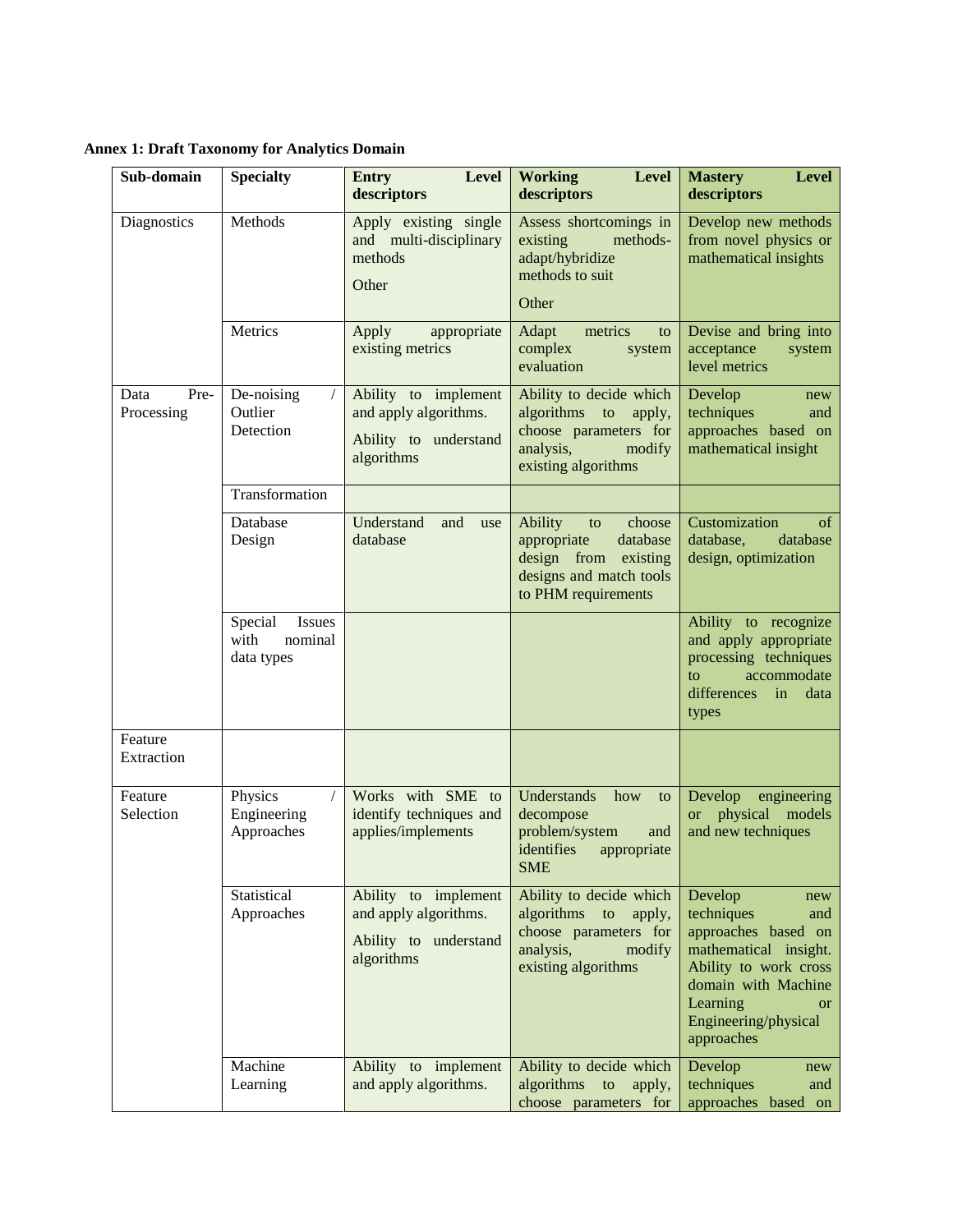| Sub-domain     | <b>Specialty</b>                                    | <b>Entry</b><br>Level<br>descriptors                                                 | <b>Level</b><br><b>Working</b><br>descriptors                                                                                                                                                                                 | <b>Mastery</b><br><b>Level</b><br>descriptors                                                                                              |
|----------------|-----------------------------------------------------|--------------------------------------------------------------------------------------|-------------------------------------------------------------------------------------------------------------------------------------------------------------------------------------------------------------------------------|--------------------------------------------------------------------------------------------------------------------------------------------|
|                |                                                     | Ability to understand<br>algorithms                                                  | analysis,<br>modify<br>existing algorithms                                                                                                                                                                                    | mathematical insight.<br>Ability to work cross<br>domain with statistical<br>approaches<br><b>or</b><br>Engineering/physical<br>approaches |
| Classification | <b>Cluster Analysis</b><br>Unsupervised<br>Learning | Ability to implement<br>and apply algorithms.<br>Ability to understand<br>algorithms | Ability to decide which<br>algorithms to<br>apply,<br>choose parameters for<br>analysis,<br>modify<br>existing<br>algorithms.<br><b>Knows</b><br>multiple<br>techniques                                                       | Develop<br>new<br>techniques<br>and<br>approaches based on<br>mathematical insight.<br>Increased breadth of<br>knowledge                   |
|                | Supervised<br>Learning                              | Ability to implement<br>and apply algorithms.<br>Ability to understand<br>algorithms | Ability to decide which<br>algorithms to<br>apply,<br>choose parameters for<br>analysis,<br>modify<br>existing<br>algorithms.<br><b>Knows</b><br>multiple<br>techniques                                                       | Develop<br>new<br>techniques<br>and<br>approaches based on<br>mathematical insight.<br>Increased breadth of<br>knowledge                   |
|                | Statistical<br>Approaches                           | Ability to implement<br>and apply algorithms.<br>Ability to understand<br>algorithms | Ability to decide which<br>algorithms to<br>apply,<br>choose parameters for<br>analysis,<br>modify<br>existing<br>algorithms.<br><b>Knows</b><br>multiple<br>techniques                                                       | Develop<br>new<br>techniques<br>and<br>approaches based on<br>mathematical insight.<br>Increased breadth of<br>knowledge                   |
|                | Metrics                                             | Apply<br>appropriate<br>existing metrics                                             | Adapt<br>metrics<br>to<br>complex<br>system<br>evaluation                                                                                                                                                                     | Devise and bring into<br>acceptance<br>system<br>level metrics                                                                             |
| Regression     | Statistical<br>Techniques                           | Ability to implement<br>and apply algorithms.<br>Ability to understand<br>algorithms | Ability to decide which<br>algorithms to<br>apply,<br>choose parameters for<br>analysis, modify<br>algorithms.<br>existing<br><b>Knows</b><br>multiple<br>techniques. Ability to<br>understand and apply<br>hybrid techniques | Develop<br>new<br>techniques<br>and<br>approaches based on<br>mathematical insight.<br>Increased breadth of<br>knowledge.                  |
|                | Machine<br>Learning                                 | Ability to implement<br>and apply algorithms.<br>Ability to understand<br>algorithms | Ability to decide which<br>algorithms to<br>apply,<br>choose parameters for<br>analysis,<br>modify<br>existing<br>algorithms.<br>Knows<br>multiple<br>techniques. Ability to<br>understand and apply<br>hybrid techniques     | Develop<br>new<br>techniques<br>and<br>approaches based on<br>mathematical insight.<br>Increased breadth of<br>knowledge                   |
| Optimization   | Gradient-based                                      | <b>TBD</b>                                                                           | <b>TBD</b>                                                                                                                                                                                                                    | <b>TBD</b>                                                                                                                                 |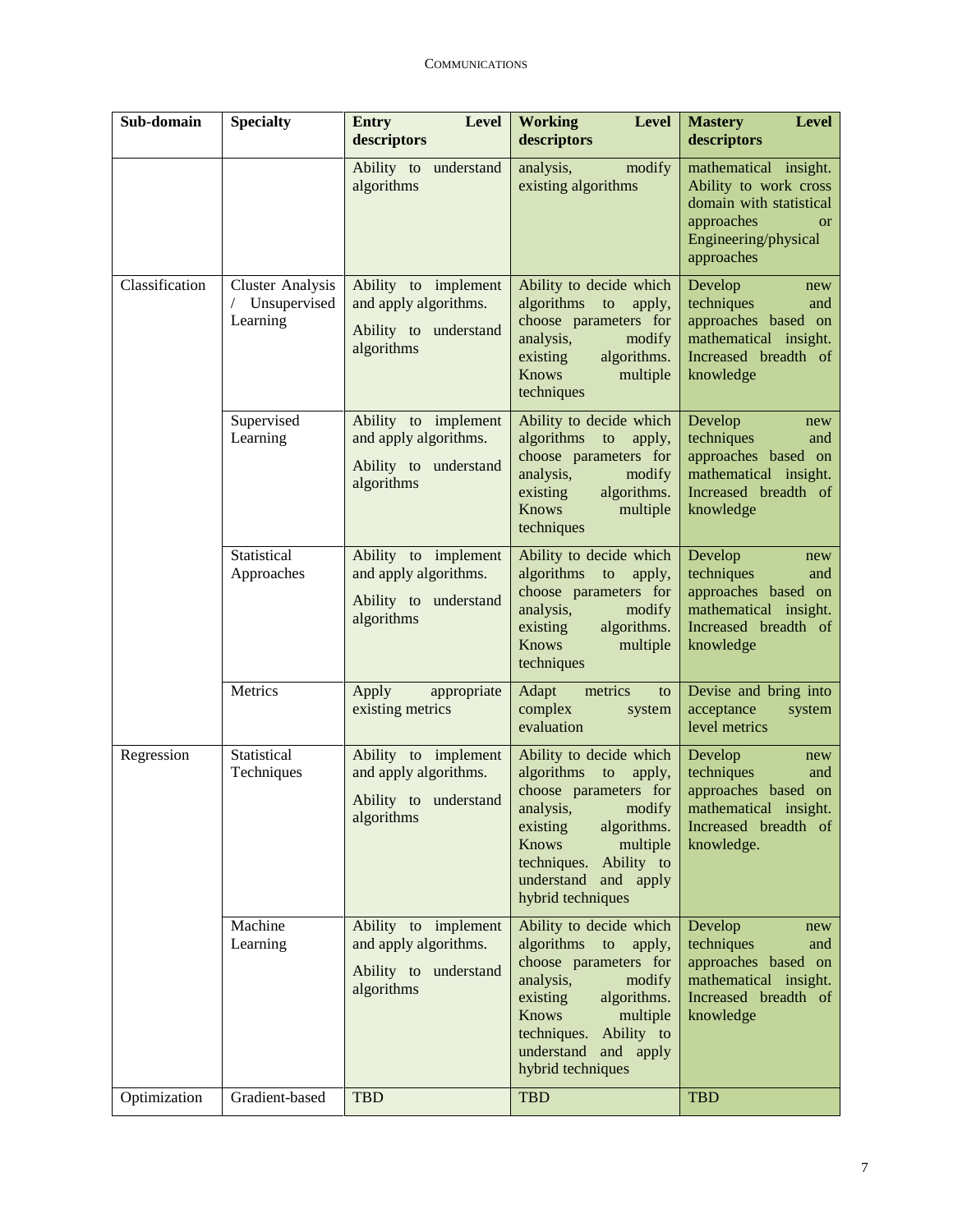| Sub-domain                                                                | <b>Specialty</b>       | <b>Level</b><br><b>Entry</b><br>descriptors                                          | <b>Working</b><br><b>Level</b><br>descriptors                                                                                                                                                                                    | <b>Mastery</b><br><b>Level</b><br>descriptors                                                                            |
|---------------------------------------------------------------------------|------------------------|--------------------------------------------------------------------------------------|----------------------------------------------------------------------------------------------------------------------------------------------------------------------------------------------------------------------------------|--------------------------------------------------------------------------------------------------------------------------|
|                                                                           | Evolutionary           | <b>TBD</b>                                                                           | <b>TBD</b>                                                                                                                                                                                                                       | <b>TBD</b>                                                                                                               |
|                                                                           | Operations<br>Research | <b>TBD</b>                                                                           | <b>TBD</b>                                                                                                                                                                                                                       | <b>TBD</b>                                                                                                               |
| <b>Model Fusion</b>                                                       |                        | Applies<br>existing<br>algorithms.<br>Understanding of basic<br>voting techniques    | Ability to decide<br>on<br>algorithms<br>which<br>to<br>employ, understanding<br>of machine learning and<br>statistical techniques                                                                                               | Development of new<br>techniques                                                                                         |
| Fault<br>Detection and<br>Isolation<br>(includes<br>anomaly<br>detection) |                        | Ability to implement<br>and apply algorithms.<br>Ability to understand<br>algorithms | Ability to decide which<br>algorithms to<br>apply,<br>choose parameters for<br>analysis,<br>modify<br>existing<br>algorithms.<br><b>Knows</b><br>multiple<br>techniques                                                          | Develop<br>new<br>techniques<br>and<br>approaches based on<br>mathematical insight.<br>Increased breadth of<br>knowledge |
| Data Fusion                                                               | Data Level             | <b>TBD</b>                                                                           |                                                                                                                                                                                                                                  |                                                                                                                          |
|                                                                           | <b>Feature Level</b>   | <b>TBD</b>                                                                           |                                                                                                                                                                                                                                  |                                                                                                                          |
|                                                                           | Decision Level         | <b>TBD</b>                                                                           |                                                                                                                                                                                                                                  |                                                                                                                          |
| Special Issues-<br>Time<br>Series<br>Data                                 |                        | <b>TBD</b>                                                                           |                                                                                                                                                                                                                                  |                                                                                                                          |
| Reasoners                                                                 | Bayesian               | Ability to implement<br>and apply algorithms.<br>Ability to understand<br>algorithms | Ability to decide which<br>algorithms to<br>apply,<br>choose parameters for<br>analysis,<br>modify<br>algorithms.<br>existing<br><b>Knows</b><br>multiple<br>techniques. Ability to<br>understand and apply<br>hybrid techniques | Develop<br>new<br>techniques<br>and<br>approaches based on<br>mathematical insight.<br>Increased breadth of<br>knowledge |
|                                                                           | <b>Expert Systems</b>  | Ability to implement<br>and apply algorithms.<br>Ability to understand<br>algorithms | Ability to decide which<br>algorithms<br>to<br>apply,<br>choose parameters for<br>analysis,<br>modify<br>existing<br>algorithms.<br>Knows<br>multiple<br>techniques. Ability to<br>understand and apply<br>hybrid techniques     | Develop<br>new<br>techniques<br>and<br>approaches based on<br>mathematical insight.<br>Increased breadth of<br>knowledge |
|                                                                           | <b>Fuzzy Logic</b>     | Ability to implement<br>and apply algorithms<br>Ability to understand<br>algorithms  | Ability to decide which<br>algorithms<br>to<br>apply,<br>choose parameters for<br>analysis,<br>modify<br>existing<br>algorithms.<br><b>Knows</b><br>multiple<br>techniques.<br>Ability to<br>understand<br>and apply             | Develop<br>new<br>techniques<br>and<br>approaches based on<br>mathematical insight.<br>Increased breadth of<br>knowledge |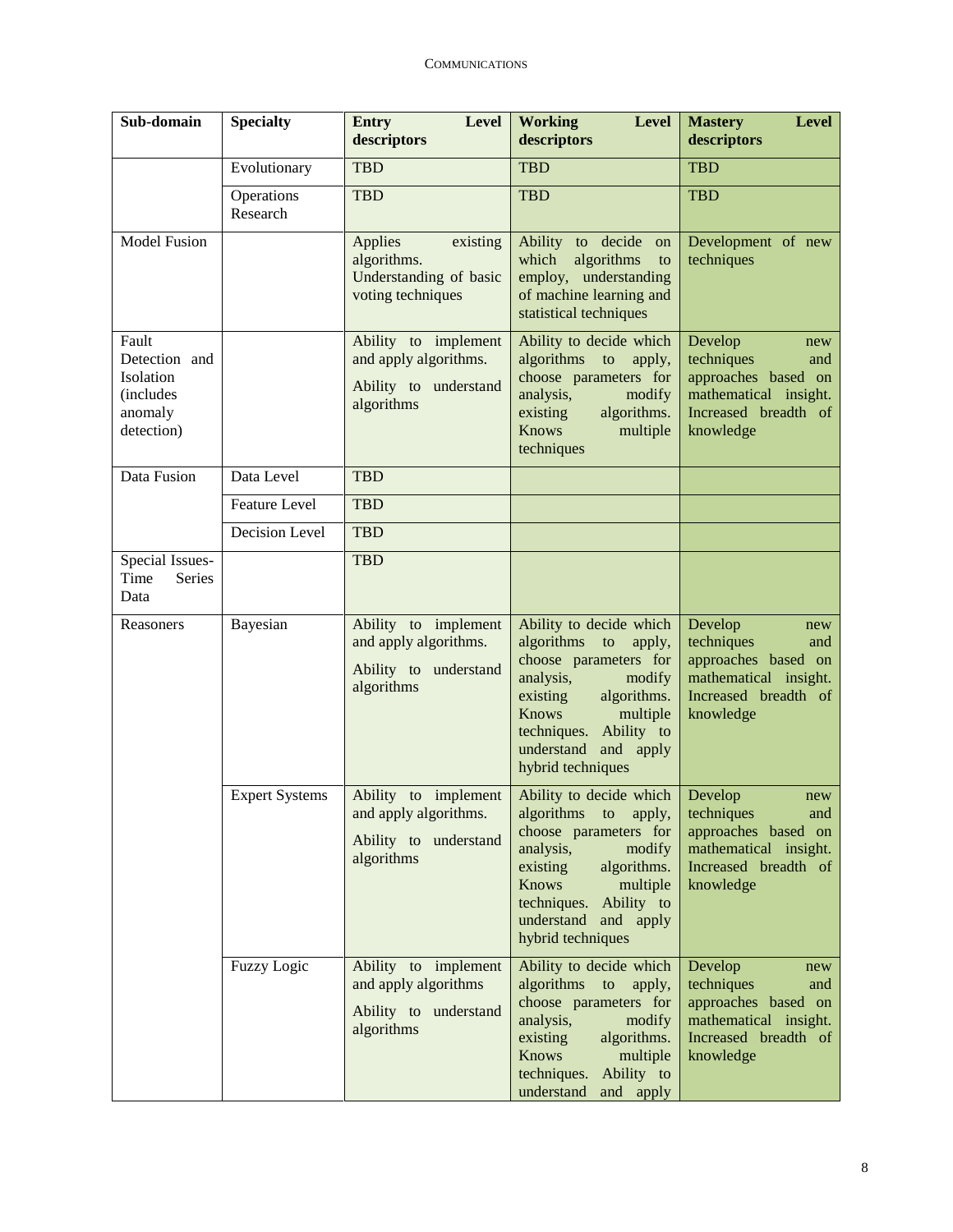| Sub-domain             | <b>Specialty</b>          | <b>Entry</b><br><b>Level</b><br>descriptors                                          | <b>Working</b><br><b>Level</b><br>descriptors                                                                                                                                                                                    | <b>Mastery</b><br><b>Level</b><br>descriptors                                                                            |
|------------------------|---------------------------|--------------------------------------------------------------------------------------|----------------------------------------------------------------------------------------------------------------------------------------------------------------------------------------------------------------------------------|--------------------------------------------------------------------------------------------------------------------------|
|                        |                           |                                                                                      | hybrid techniques                                                                                                                                                                                                                |                                                                                                                          |
|                        | Meta-Classifiers          | Ability to implement<br>and apply algorithms.<br>Ability to understand<br>algorithms | Ability to decide which<br>algorithms to<br>apply,<br>choose parameters for<br>analysis,<br>modify<br>existing<br>algorithms.<br><b>Knows</b><br>multiple<br>techniques. Ability to<br>understand and apply<br>hybrid techniques | Develop<br>new<br>techniques<br>and<br>approaches based on<br>mathematical insight.<br>Increased breadth of<br>knowledge |
| <b>Fault Isolation</b> |                           | Ability to implement<br>and apply algorithms.<br>Ability to understand<br>algorithms | Ability to decide which<br>algorithms to<br>apply,<br>choose parameters for<br>analysis,<br>modify<br>algorithms.<br>existing<br><b>Knows</b><br>multiple<br>techniques. Ability to<br>understand and apply<br>hybrid techniques | Develop<br>new<br>techniques<br>and<br>approaches based on<br>mathematical insight.<br>Increased breadth of<br>knowledge |
| Prognostics            | Statistical<br>Techniques | <b>TBD</b>                                                                           |                                                                                                                                                                                                                                  |                                                                                                                          |
|                        | Machine<br>Learning       | <b>TBD</b>                                                                           |                                                                                                                                                                                                                                  |                                                                                                                          |
|                        | Physics-Based             | <b>TBD</b>                                                                           |                                                                                                                                                                                                                                  |                                                                                                                          |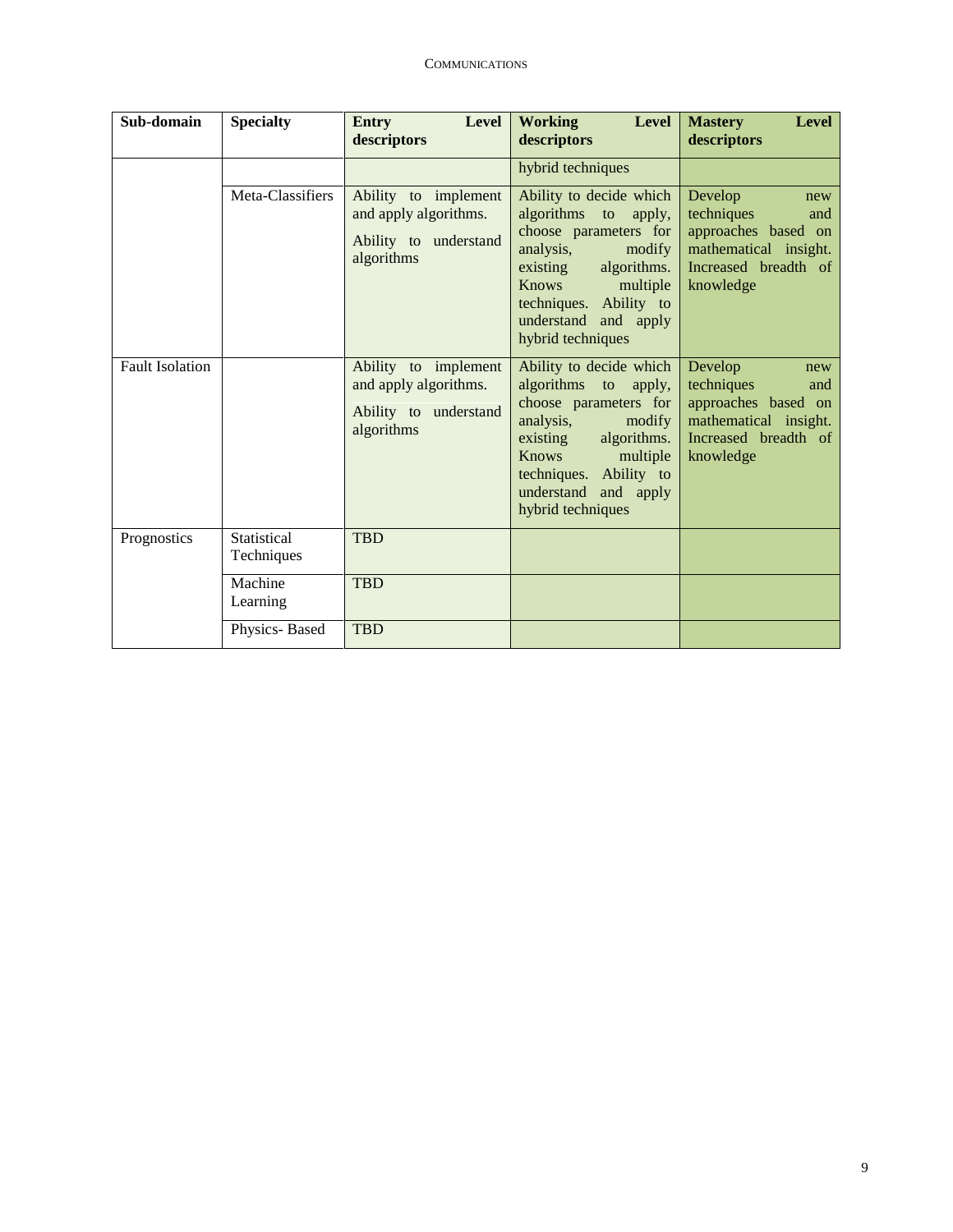| Sub-domain                             | <b>Entry Level descriptors</b>                                                                                                                                 | <b>Working Level descriptors</b>                                                                                                                                                                                                                                 | <b>Mastery Level descriptors</b>                                                                                              |
|----------------------------------------|----------------------------------------------------------------------------------------------------------------------------------------------------------------|------------------------------------------------------------------------------------------------------------------------------------------------------------------------------------------------------------------------------------------------------------------|-------------------------------------------------------------------------------------------------------------------------------|
| of<br>Design<br>Experiment<br>(DOE)    | Apply fully specified DOE                                                                                                                                      | Develop<br>experimental<br>an<br>design: replicates, environment,<br>initial conditions                                                                                                                                                                          | Modify<br><b>DOE</b><br>process/constraints/metrics                                                                           |
| Data<br>Acquisition                    | Lab view<br>Program<br><b>or</b><br>equivalent software<br>assemble<br>Set<br>up<br>and<br>physical devices<br>Assign<br>sensors<br>to<br>appropriate hardware | Select hardware and software<br>Define<br>appropriate<br>shielding<br>and signal methods, alignment<br>and calibration<br>Synchronize<br>signals<br>from<br>multiple sensors<br>Define appropriate telemetry or<br>remote methods                                | Design and apply adaptive,<br>multidiscipline,<br>multi<br>bandwidth methods                                                  |
| Inspection/<br>Evaluation              | Apply known techniques at<br>sub system level, non-<br>destructive processes                                                                                   | Select appropriate technique(s)<br>for a given component<br>failure<br>Identify<br>mode<br>characteristics<br>Interpret results                                                                                                                                  | Develop novel techniques<br>that combine multi-physics<br>methods                                                             |
| Measurement<br>Uncertainty<br>Analysis | Estimate<br>elemental<br>contributions<br>for<br>conventional<br>measurements                                                                                  | Develop propagated estimates<br>for parameters made up of many<br>elements<br>Develop calibration hierarchies<br>Develop elemental estimation<br>methods<br>for<br>complex<br>measurements                                                                       | Devise new estimation and<br>validation experiments<br>Develop<br>novel<br>estimation<br>methods<br>for<br>complex<br>systems |
| Sensors                                | Install sensors for basic<br>measurements<br>Interpret output signals                                                                                          | Select sensors to meet detailed<br>requirements that are developed<br>at a system level: resolution,<br>bandwidth and repeatability                                                                                                                              | Design a new sensor from<br>physic principles<br>Interpret<br>complex<br>interactions of sensors with<br>environment          |
| Integration                            | assemble<br>Design<br>and<br>complex<br>hardware<br>and<br>experimental<br>software<br>setups<br>Select<br>and<br>source<br>components                         | Define and prioritize essential<br>integration<br>metrics<br>and<br>functions to achieve high level<br>objectives:<br>physical,<br>mechanical,<br>safety<br>and.<br>reliability<br>Design to meet cost effective<br>criteria<br>and<br>appropriate<br>complexity | Optimize design for complex<br>and conflicting constraints<br>Develop scalability methods                                     |
| Fault injection/<br>Insertion          | Conduct fully specified<br>fault injection tests<br>Validate test results against<br>baseline or reference data                                                | Apply existing fault modes in<br>destructive and non-destructive<br>ways<br>Develop controlled simulations<br>modifications:<br>with<br>system                                                                                                                   | Design fault initiation and<br>propagation methods<br>Design<br>validate<br>and<br>accelerated/aging<br>test<br>methods       |

**Annex 2: Draft Taxonomy for Test and Experiment Design Domain**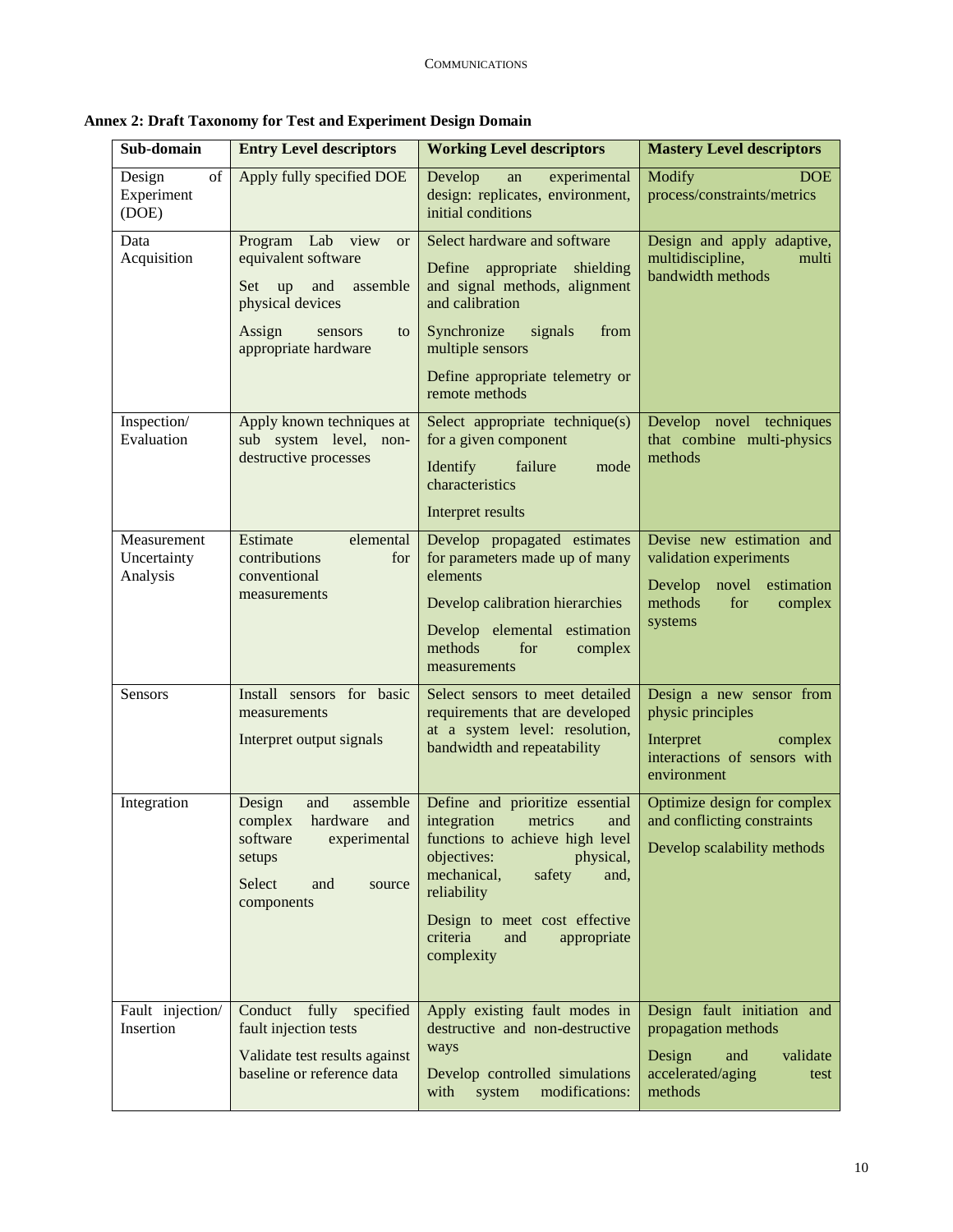| Sub-domain         | <b>Entry Level descriptors</b>                                                           | <b>Working Level descriptors</b>                                                                                                                                                                                                   | <b>Mastery Level descriptors</b>                                        |
|--------------------|------------------------------------------------------------------------------------------|------------------------------------------------------------------------------------------------------------------------------------------------------------------------------------------------------------------------------------|-------------------------------------------------------------------------|
|                    |                                                                                          | simple biases and ramps<br>Define limiting assumptions<br>Apply relevant<br>noise<br>simulations<br>Define and apply installation<br>and environment effects<br>Interpret usage information to<br>incorporate realistic test cases | Design<br>and<br>develop<br>correlation<br>validation<br>and<br>methods |
| Data Validation    | Conduct<br>functional<br>and<br>reality<br>checks<br>for<br>conventional<br>measurements | Design and conduct functional<br>and reality checks for transient<br>and dynamic data involving<br>complex sensor suites<br>Identify sources of error or<br>ambiguity in data                                                      | Design validation schemes<br>multidisciplinary<br>for<br>processes      |
| Data Reduction     | <b>TBD</b>                                                                               |                                                                                                                                                                                                                                    |                                                                         |
| Data<br>Management | Manage multiple data sets<br>ensuring providence and<br>database compilation             | Develop buffer and transmission<br>designs<br>Define storage providence and<br>database<br>implementation<br>methods                                                                                                               |                                                                         |